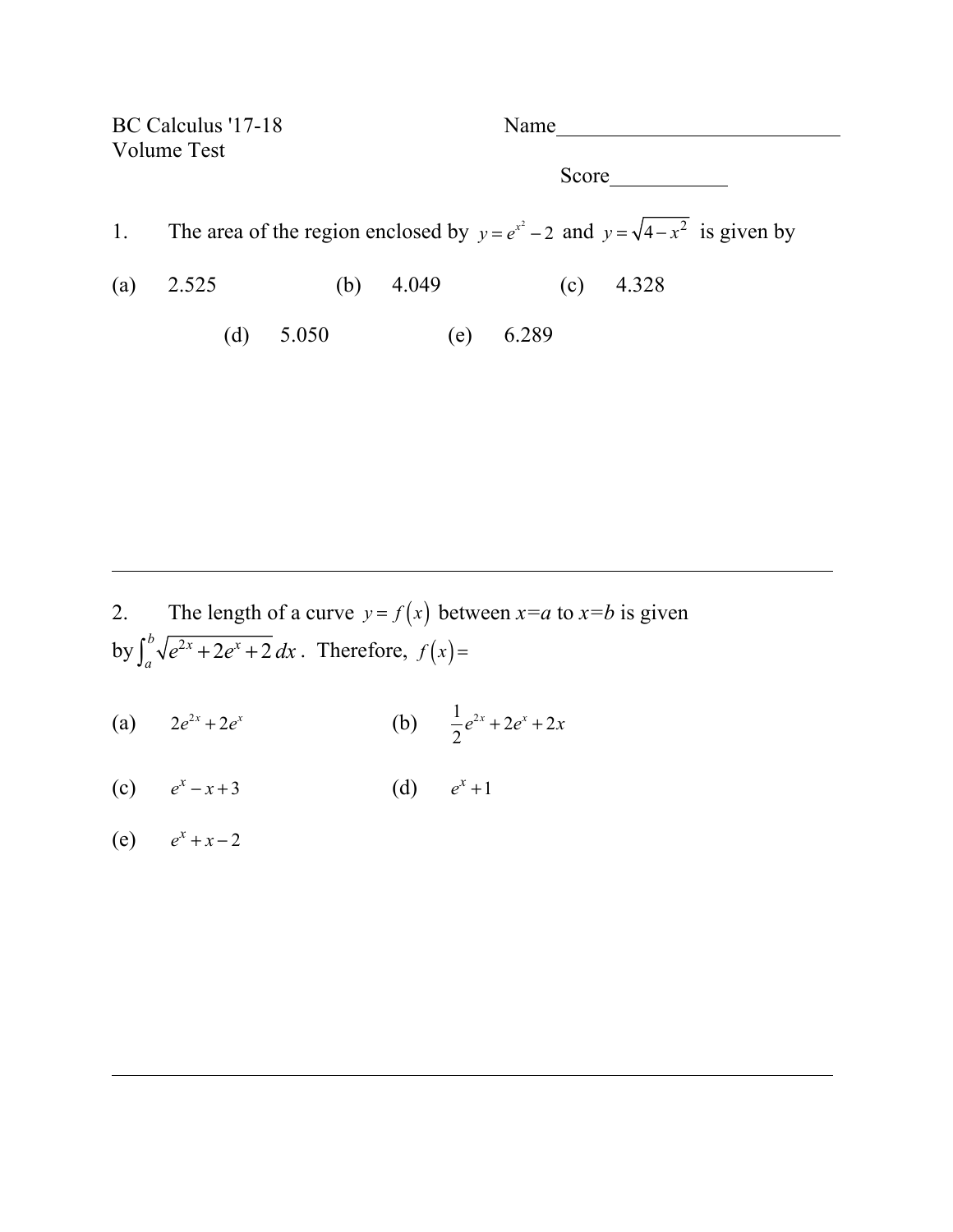3. Let R be the region in the first quadrant bounded by  $y = (x-3)^2$ ,  $y = 0$  and  $x = 0$ . What is the volume of the solid generated when R is rotated about the *x*axis?

- a)  $\pi \int_{0}^{3} (x-3)^{2} dx$ 0  $\int_0^3$  $\int_0^3 (x-3)^2 dx$  b)  $\pi \int_0^3 (x-3)^4 dx$ 0  $\int_0^3$  $\int$
- c)  $2\pi \int_{0}^{3} (x-3)^{2} dx$ 0  $\int_0^3$  $\int_0^3 (x-3)^2 dx$  d)  $2\pi \int_0^3 x (x-3)^2 dx$ 0  $\int_0^3$  $\int$

e) 
$$
2\pi \int_0^3 x(x-3)^4 dx
$$



4. The region *S* (shown above) is bounded by  $y = \frac{1}{\sqrt[3]{x^2}}$ , the *x*-axis, and the line *x* = 1. There is not upper bound (i.e.,  $x \rightarrow \infty$ )A solid is formed by revolving region *S* about the *x*-axis. The volume of the solid is

- a) 0 b) 1 c)  $\pi$  d) undefined
- e) none of the above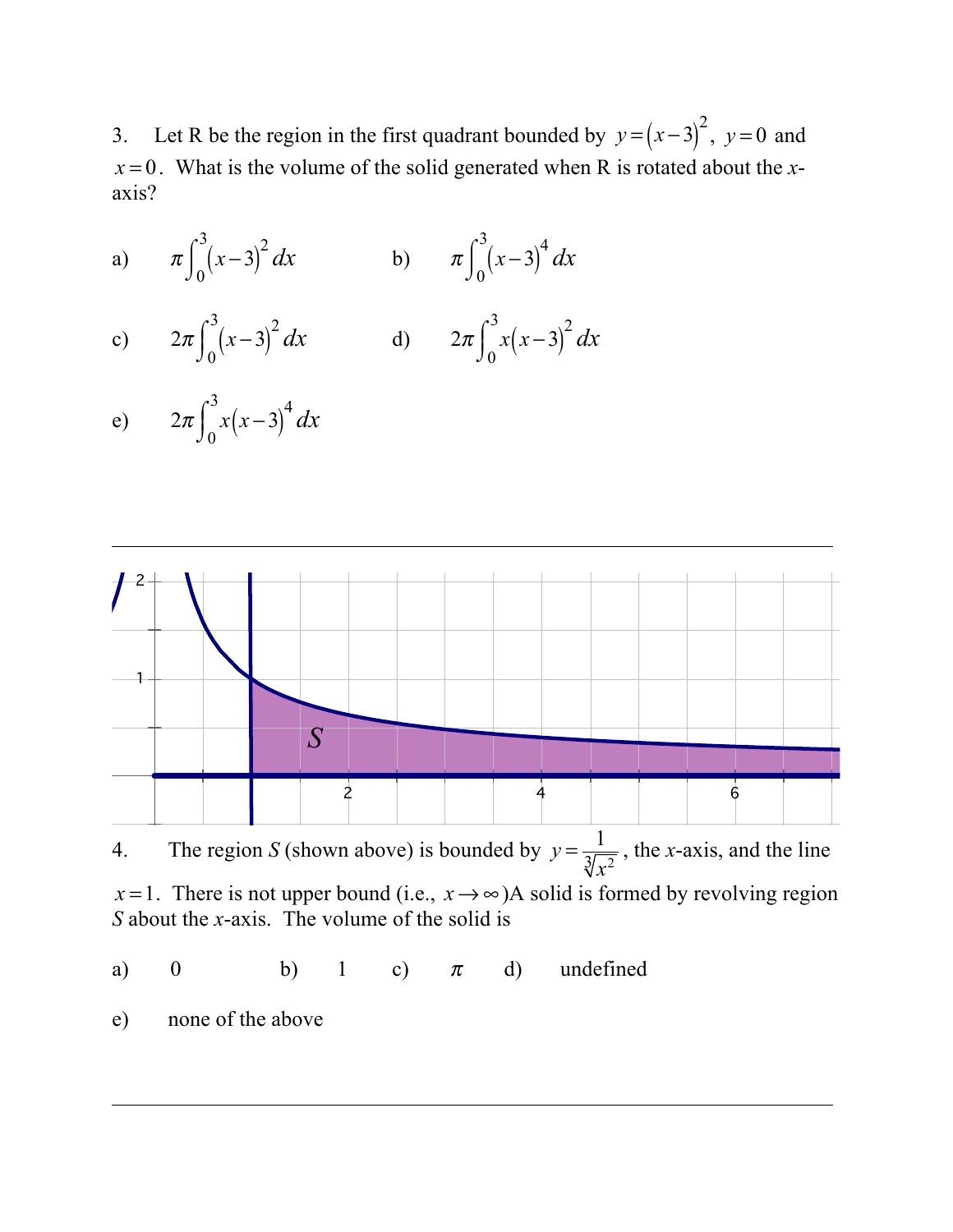5. Let R be the region in the first quadrant bounded by  $x = \sin^{-1} y$ , the *x*-axis, and  $x = \frac{\pi}{2}$ 2 . Which of the following integrals gives the volume of the solid generated when R is rotated about the *x*-axis?

- (a)  $\pi \int_0^{\pi/2} y^2 dy$  $\int_0^{\pi/2} y^2 dy$  (b)  $\pi \int_0^1 (\sin^{-1} y)^2 dy$
- (c)  $\pi \int_0^{\pi} \left( \sin^{-1} y \right)^2 dy$  $\frac{\pi}{2}$  $\int_0^{\infty} (\sin^{-1} y)^2 dy$  (d)  $\pi \int_0^1 (\sin x)^2 dx$  $\int_0^1$
- (e)  $\pi \int_0^{\pi} (\sin x)^2 dx$  $\frac{\pi}{2}$ ∫

6. The base of a solid is the region enclosed by  $y = (x-3)^2$  in Quadrant I. If each cross-section of the solid perpendicular to the *x*-axis is a square, the volume of the solid is

a) 9 b)  $9\pi$  c) 27.3 d) 48.6 e) 48.6 $\pi$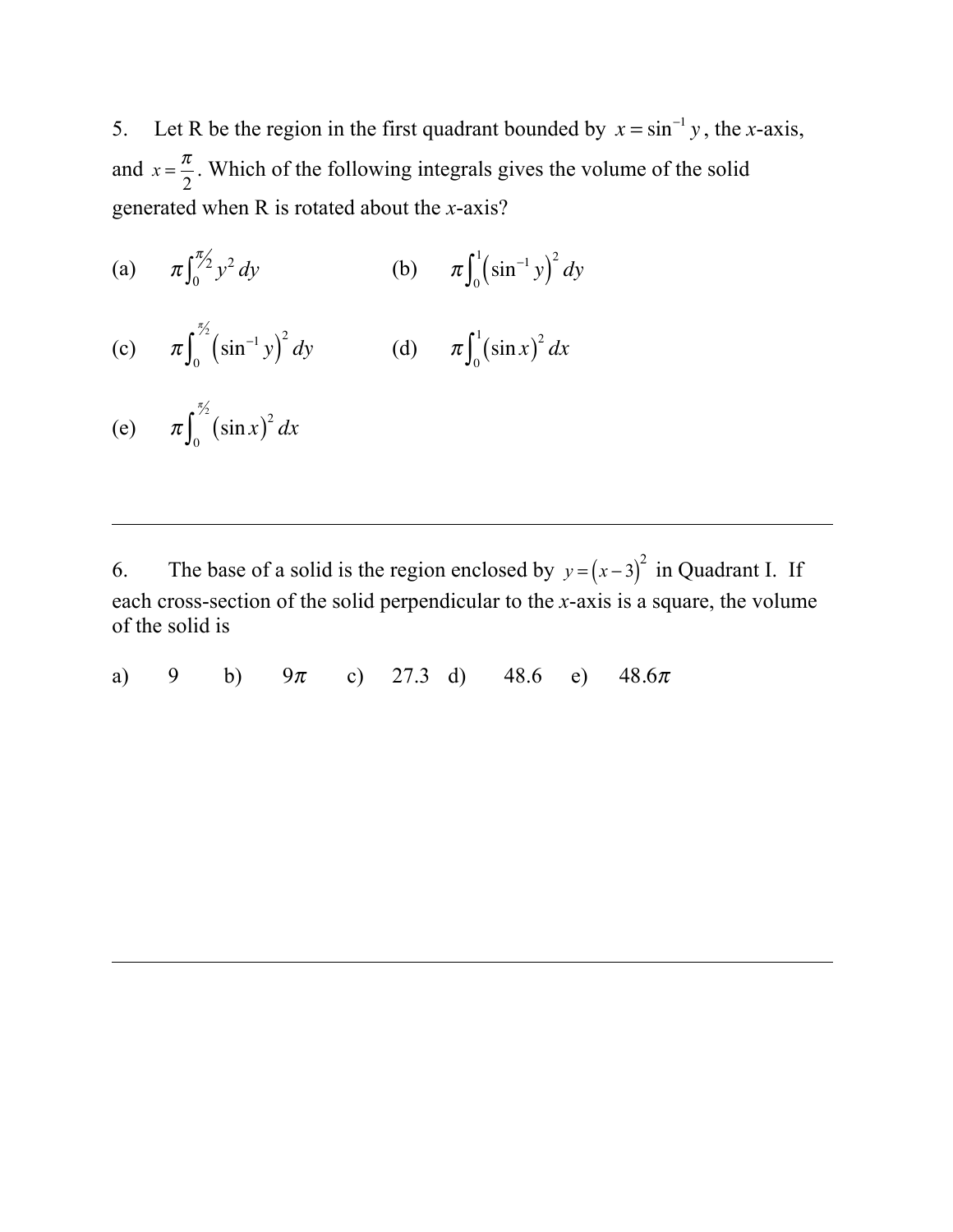7. Let *T* be the region bounded by  $y = -2x^3$  and  $y = \sqrt{-8x}$ .

a) Find the volume of the solid generated when *T* is rotated about the  $x - axis$ . Show the anti-differentiation steps.

b) Find the volume of the solid generated when *T* is rotated about the  $y - axis$ . Show the anti-differentiation steps.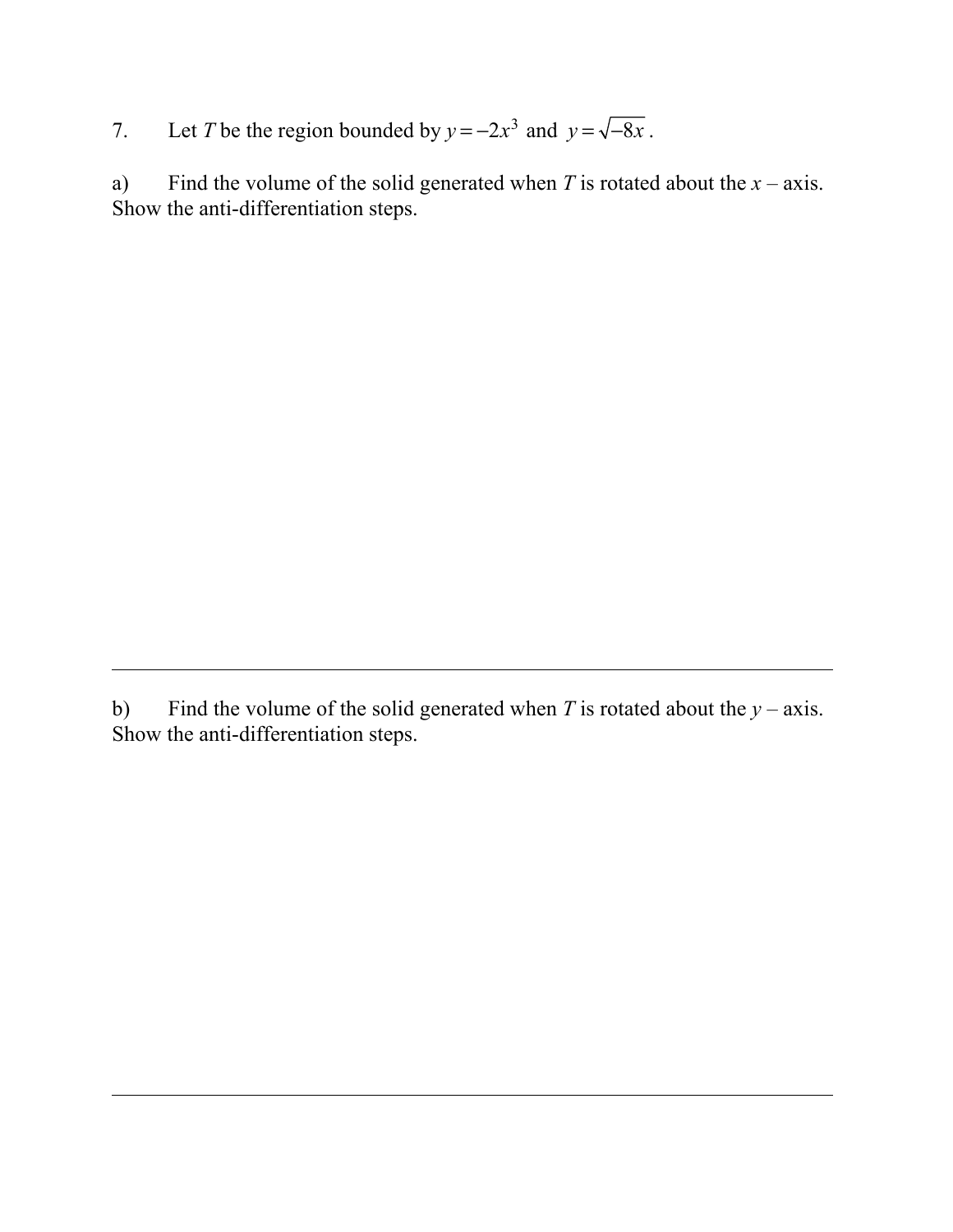

8. Let S be the region shown above bounded above by the graph of  $y = -2\sin\left(\frac{\pi}{2}x\right)$  $\lambda$  $\int$  and below the graph of  $y = 2x - x^2$ .

a) Find the volume of the solid generated when S is revolved about the line  $y = 2$ .

b) Let the base of the solid be the region S. Find the volume of the solid where the cross-sections perpendicular to the *x*-axis are rectangles that are three times as tall as they are wide.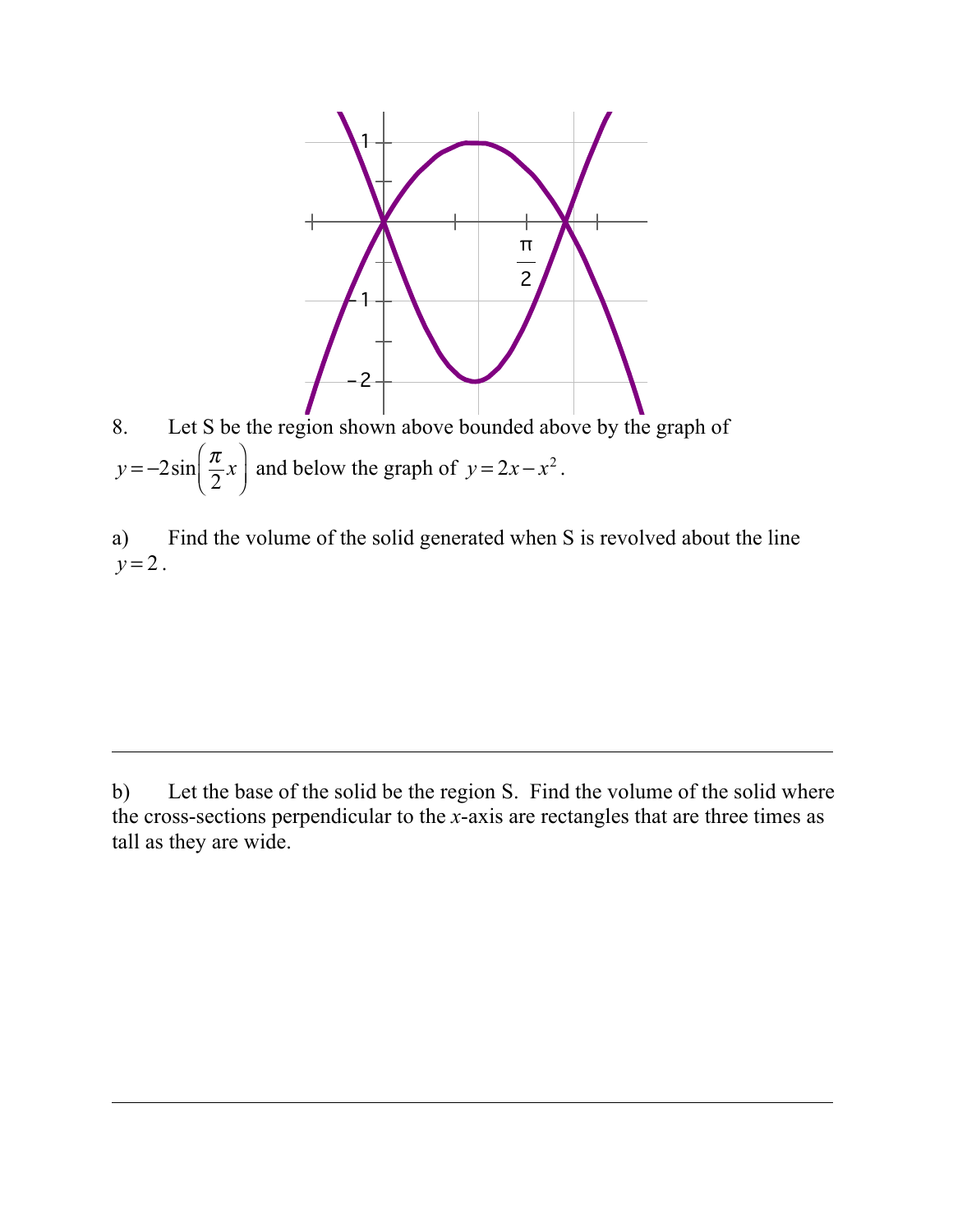9. Let *Q* be the region bounded by  $y = x \cos^{-1} \left( \frac{x}{2} \right)$ 2  $\sqrt{}$  $\vert$  $\lambda$  $\int$ , and  $x = 0$ .



a) Find the volume of the solid generated when *R* is rotated about the line *y* = −2.